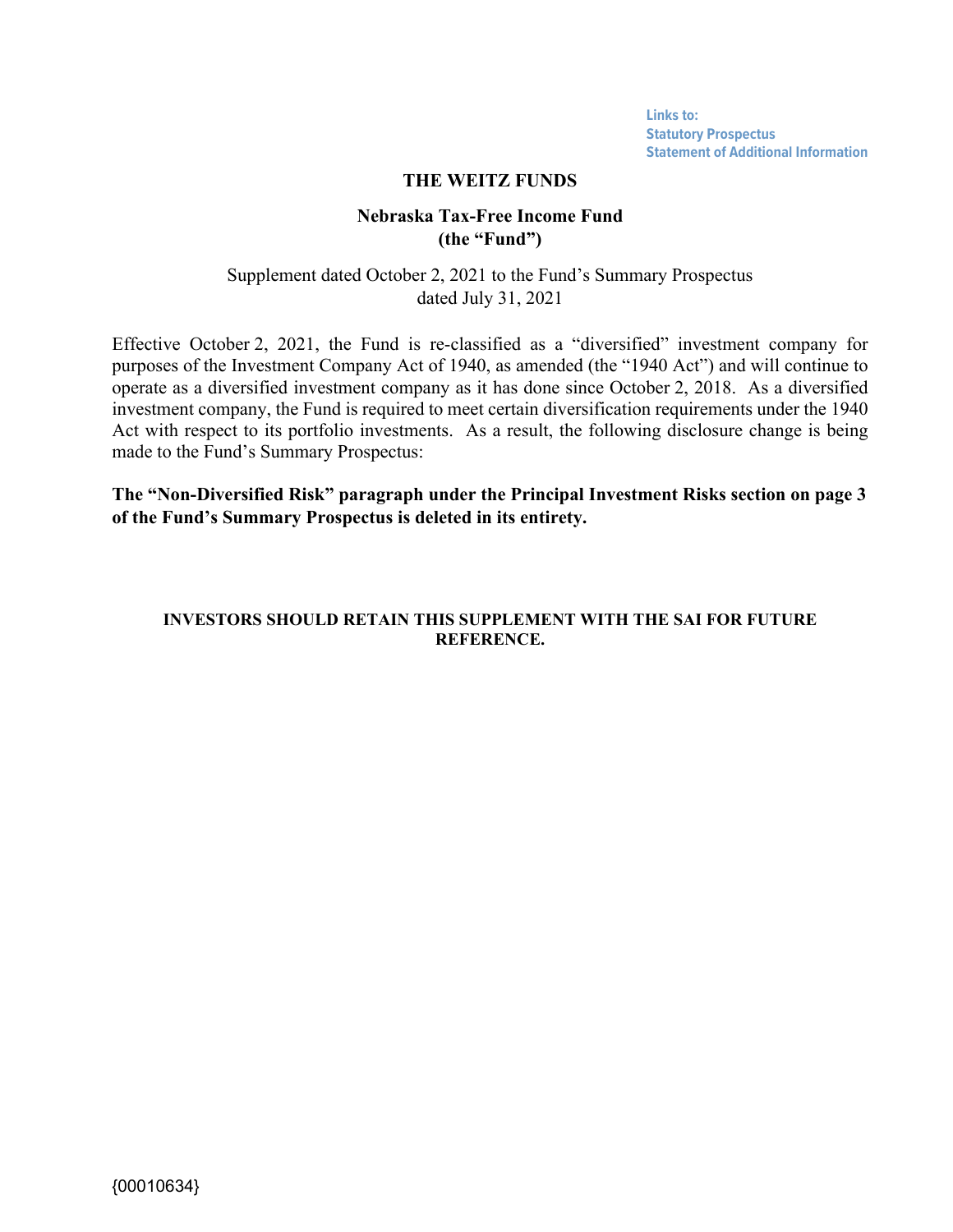# NEBRASKA TAX-FREE INCOME FUND

**WNTFX**

# **Summary Prospectus**

July 31, 2021

**Links to: [Statutory Prospectus](https://weitzinvestments.com/sitefiles/live/documents/funds/prospectuses/WeitzFundsProspectus.pdf) [Statement of Additional Information](https://weitzinvestments.com/sitefiles/live/documents/funds/sai/WeitzSAI.pdf)**

Weitz | INVESTMENT

Before you invest, you may want to review the Fund's Prospectus, which contains more information about the Fund and its risks. The Fund's Prospectus and Statement of Additional Information, both dated July 31, 2021 and as currently filed with the U.S. Securities and Exchange Commission, are incorporated by reference into this Summary Prospectus. You can find the Fund's Prospectus and other information about the Fund online at https://weitzinvestments.com/resources/productliterature/default.fs. You can also get this information at no cost by calling 800-304-9745 or by sending an e-mail request to clientservices@weitzinvestments.com.

#### **Investment Objective**

The investment objective of the Fund is current income that is exempt from both federal and Nebraska personal income taxes, consistent with the preservation of capital.

### **Fees and Expenses of the Fund**

The tables below describe the fees and expenses that you may pay if you buy, hold and sell shares of the Fund. You may pay other fees, such as brokerage commissions and other fees to financial intermediaries, which are not reflected in the tables and examples below.

| <b>SHAREHOLDER FEES</b><br>(fees paid directly from your investment) |      |  |  |
|----------------------------------------------------------------------|------|--|--|
| Maximum sales charge (load) on purchase                              | None |  |  |
| Maximum deferred sales charge (load)                                 | None |  |  |
| Redemption fee                                                       | None |  |  |

| <b>ANNUAL FUND OPERATING EXPENSES</b><br>(expenses that you pay each year as a percentage of the value of your investment) |            |  |  |
|----------------------------------------------------------------------------------------------------------------------------|------------|--|--|
| <b>Management fees</b>                                                                                                     | 0.40%      |  |  |
| Distribution (12b-1) fees                                                                                                  | None       |  |  |
| Other expenses <sup>(1)</sup>                                                                                              | 0.58%      |  |  |
| Total annual fund operating expenses                                                                                       | 0.98%      |  |  |
| Fee waiver and/or expense reimbursement <sup>(2)</sup>                                                                     | $(0.53)\%$ |  |  |
| Total annual fund operating expenses after fee waiver and/or<br>expense reimbursement                                      | 0.45%      |  |  |

 $\eta$  Restated to reflect current expenses. Effective July 31, 2021, the Fund's administrative services fees were revised.

(2) The investment adviser has agreed in writing to waive its fees and reimburse certain expenses (excluding taxes, interest, brokerage costs, acquired fund fees and expenses and extraordinary expenses) to limit the total annual fund operating expenses to 0.45% of the Fund's average daily net assets through July 31, 2022. This agreement may only be terminated by the Board of Trustees of the Fund.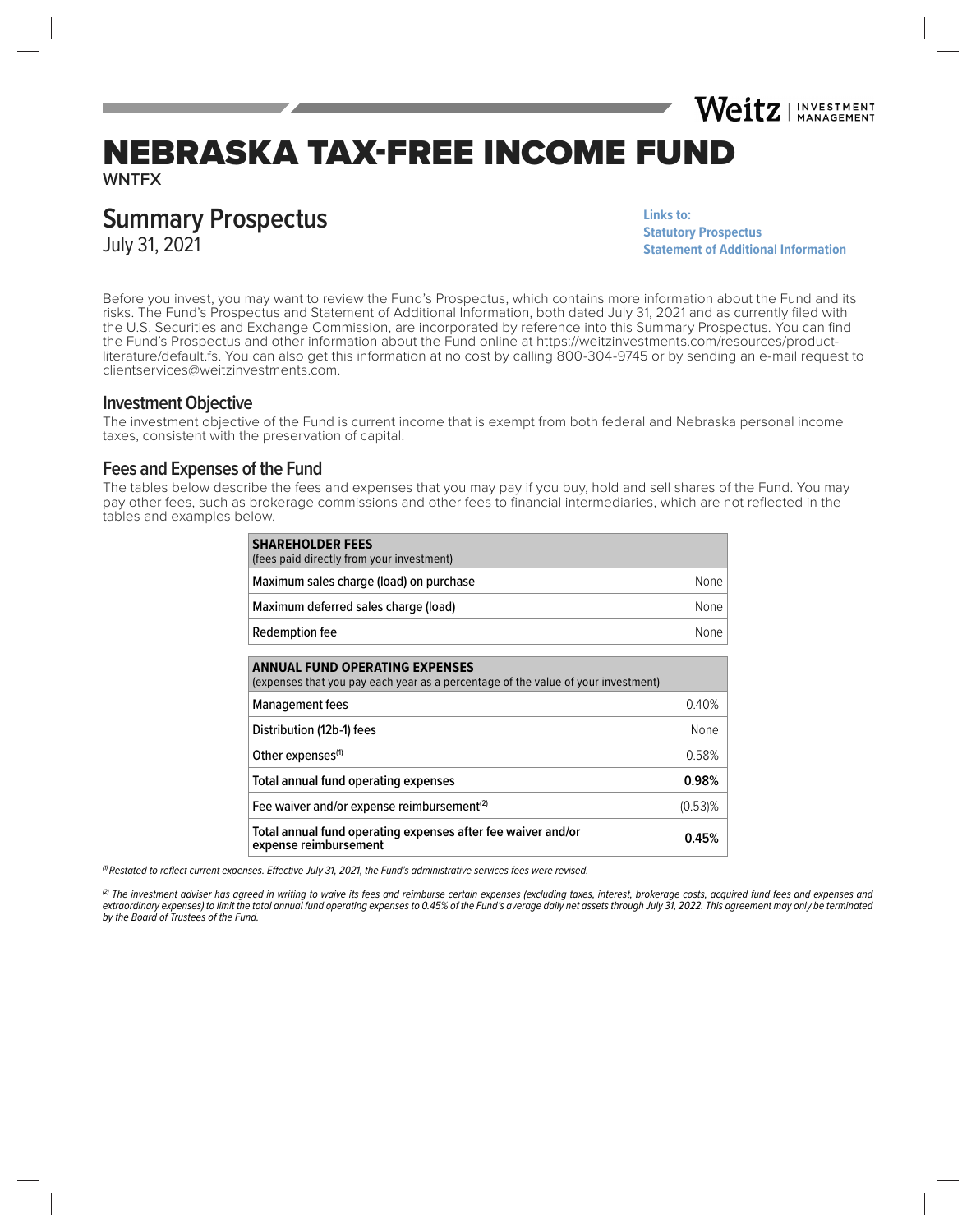# **Example**

This example is intended to help you compare the cost of investing in the Fund with the cost of investing in other mutual funds. The example assumes that you invest \$10,000 in the Fund for the periods indicated and then redeem in full at the end of each of the periods indicated. The example also assumes that your investment has a 5% return each year and the Fund's operating expenses remain the same each year.

Although your actual costs may be higher or lower, based on these assumptions your costs would be:

| 1 YEAR | <b>3 YEARS</b> | EARS | <b>10 YEARS</b> |
|--------|----------------|------|-----------------|
|        |                |      | بہا             |

### **Portfolio Turnover**

The Fund pays transactions costs, such as commissions, when it buys and sells securities (or "turns over" its portfolio). A higher portfolio turnover rate may indicate higher transaction costs and may result in higher taxes when Fund shares are held in a taxable account. These costs, which are not reflected in annual Fund operating expenses or in the example, affect the Fund's performance. During the most recent fiscal year, the Fund's portfolio turnover rate was 13% of the average value of the portfolio.

# **Principal Investment Strategies**

The Fund seeks to achieve its objectives by investing, under normal circumstances, at least 80% of its net assets, plus the amount of any borrowings for investment purposes, in municipal securities that generate income exempt from Nebraska state income tax and from federal income tax, or in open or closed-end mutual funds which in turn invest in municipal securities, generally. The Fund may also invest up to 20% of its net assets in securities that pay interest that may be subject to the federal alternative minimum tax and, although not anticipated, in securities that pay taxable interest. The Fund will invest primarily in investment-grade securities (we consider investment grade to mean rated at least BBB- by one or more nationally recognized credit ratings firms). The Fund may also invest up to 20% of its total assets in unrated or noninvestment grade securities (non investment grade securities are commonly referred to as "junk bonds"). The Fund may invest in derivatives instruments, such as options, futures contracts, including interest rate futures, and options on futures. These investments will typically be made for investment purposes consistent with the Fund's investment objective and may also be used to mitigate or hedge risks within the portfolio or for the temporary investment of cash balances. These derivative instruments will count toward the Fund's 80% policy to the extent they have economic characteristics similar to the securities included within that policy.

Although the Fund has no limitations on the maturities of individual securities, the average dollar-weighted maturity of the Fund is generally expected to be less than ten years. We select debt securities whose yield is sufficiently attractive in view of the risks of ownership. In deciding whether the Fund should invest in particular debt securities, we consider a number of factors such as price, coupon and yield-to-maturity, as well as the credit quality of the issuer. In addition, we review the terms of the debt security, including subordination, default, sinking fund, and early redemption provisions.

If we determine that circumstances warrant, a greater portion of the Fund's portfolio may be retained in cash and cash equivalents such as U.S. Government securities or other high-quality debt securities. In the event that the Fund takes such a temporary defensive position, it may not be able to achieve its investment objective during this temporary period.

# **Principal Investment Risks**

You should be aware that an investment in the Fund involves certain risks, including, among others, the following:

- Market Risk As with any mutual fund, investment return and principal value will fluctuate, depending on general market conditions and other factors. Market risk includes political, regulatory, economic, social and health risks (including the risks presented by the spread of infectious diseases) which can lead to increased market volatility and negative impacts on local and global financial markets, and the duration and severity of the impact of these risks on markets cannot be reasonably estimated. **You may lose money if you invest in the Fund.**
- **Active Management Risk** The investment adviser's judgment about the attractiveness, value or potential appreciation of the Fund's investments may prove to be incorrect. The Fund could underperform other funds with similar objectives or investment strategies, if the Fund's overall investment selections or strategies fail to produce the intended results.
- **Interest Rate Risk** Debt securities are subject to interest rate risk because the prices of debt securities tend to move in the opposite direction of interest rates. When interest rates rise, debt securities prices fall. When interest rates fall, debt securities prices rise. Changing interest rates may have sudden and unpredictable effects in the markets and on the Fund's investments. In general, debt securities with longer matures are more sensitive to changes in interest rates.
- **Credit Risk** The risk that the issuer of a debt security will fail to pay interest or principal in a timely manner or that negative perceptions of the issuer's ability to make such payments will cause the price of that security to fall. In general, lower-rated debt securities may have greater credit risk than investment grade securities.
- **Non-Investment Grade Debt (Junk Bond) Securities Risk** Non-investment grade debt securities (commonly referred to as "high yield" or "junk bonds") are speculative and involve a greater risk of default and price change than investment grade debt securities due to the issuer's creditworthiness. The market prices of these securities may fluctuate more than the market prices of investment grade debt securities and may decline significantly in response to adverse economic changes or issuer developments.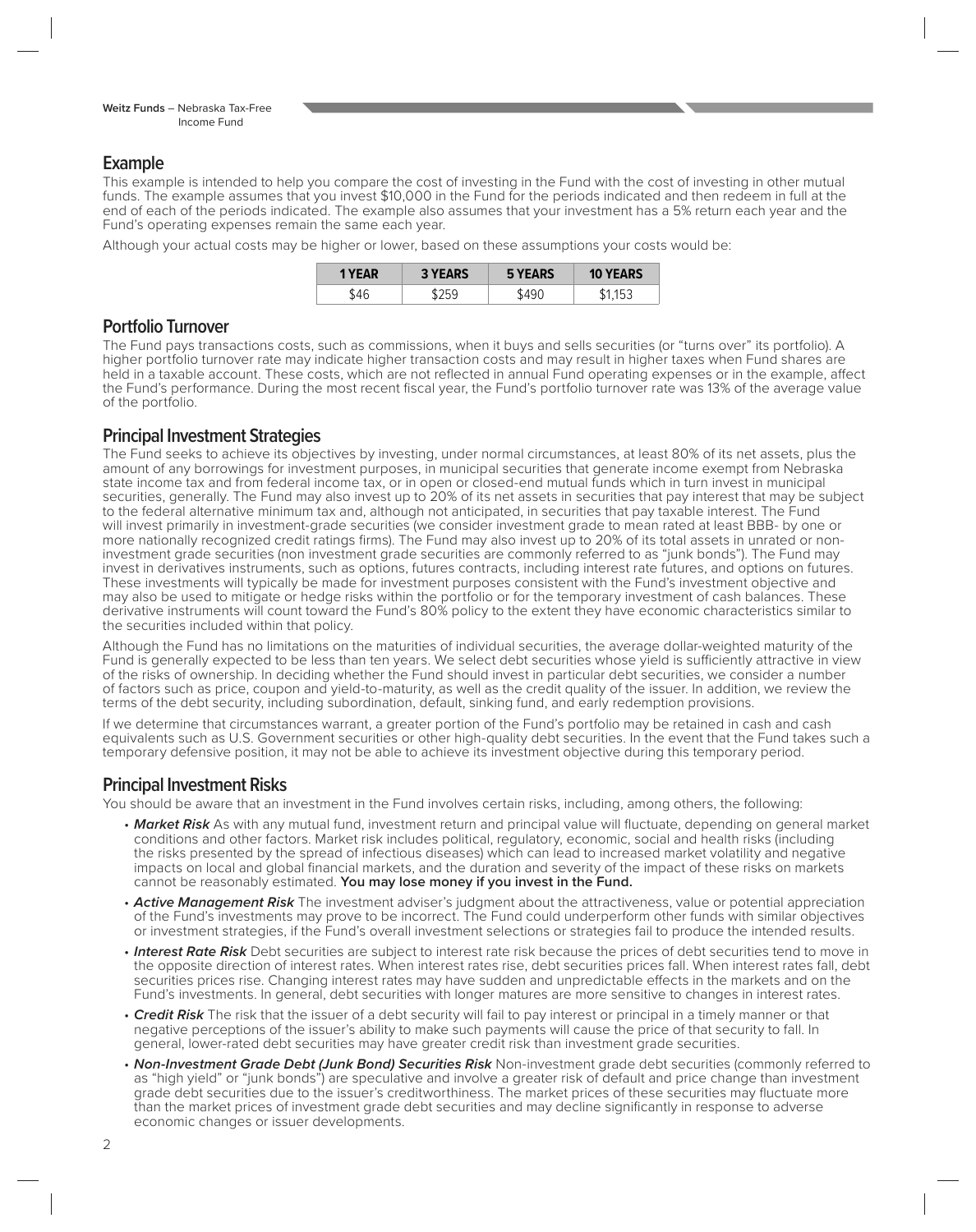- **Call Risk** Certain debt securities may be called (redeemed) at the option of the issuer at a specified price before reaching their stated maturity date. Call risk is the risk, especially during periods of falling interest rates, that an issuer will call or repay a debt security before its maturity date, likely causing the Fund to reinvest the proceeds at a lower interest rate, and thereby decreasing the Fund's income.
- **Debt Securities Liquidity Risk** Debt securities purchased by the Fund that are liquid at the time of purchase may subsequently become illiquid due to, among other things, events relating to the issuer of the securities (e.g., changes to the market's perception of the credit quality of the issuer), market events, economic conditions, investor perceptions or lack of market participants. The Fund may be unable to sell illiquid securities on short notice or only at a price below current value.
- **Municipal Securities Risk** Municipal securities risks include the ability of the issuer to repay the obligation, the relative lack of information about certain issuers, and the possibility of future tax and legislative changes which could affect the market for and value of municipal securities.
- Nebraska State-Specific Risk Because the Fund invests primarily in Nebraska municipal securities, the Fund is more vulnerable to unfavorable economic, political or regulatory developments in Nebraska than are funds that invest in municipal securities of many states. These developments may include economic or political policy changes, tax base erosion, state limits on tax increases, budget deficits and other financial difficulties, as well as changes in the credit ratings assigned to the state's municipal issuers. Neither the State of Nebraska nor its agencies may issue general obligation bonds secured by the full faith and credit of the State. In addition, the economy of the State is heavily agricultural and changes in the agricultural sector may adversely affect taxes and other municipal revenues.
- **No Guarantee That Income Will Remain Tax Exempt** There is no guarantee that the Fund's income will remain exempt from federal or state income taxes. Income from municipal bonds held by the Fund could be declared taxable because of unfavorable changes in tax laws, adverse interpretations by the Internal Revenue Service or state tax authorities, or noncompliant conduct of a bond issuer.
- **Non-Diversified Risk** The Fund is considered non-diversified, which means that it may invest a greater percentage of its assets in the securities of particular issuers as compared with other mutual funds. As such, the Fund's performance may be hurt disproportionately by the poor performance of relatively few securities.
- **Failure to Meet Investment Objective** There can be no assurance that the Fund will meet its investment objective.

Your investment in the Fund is not a bank deposit and is not insured nor guaranteed by the Federal Deposit Insurance Corporation (FDIC) or any other governmental agency.

### **Performance**

The following chart and table provide an indication of the risks of investing in the Fund by showing changes in the Fund's performance from year to year over the period indicated and by showing how the Fund's average annual total returns for the periods indicated, both before and after taxes, compared to those of a broad-based securities market index, the Bloomberg Barclays 5 Year Municipal Bond Index, which represents major municipal bonds of all quality ratings with an average maturity of approximately five years. All Fund performance numbers are calculated after deducting fees and expenses, and all numbers assume reinvestment of dividends. Total returns shown include fee waivers and expense reimbursements, if any; total returns would have been lower had there been no waivers and/or reimbursements. The Fund's past performance is not necessarily an indication of how the Fund will perform in the future both before and after taxes. Updated performance information is available at weitzinvestments.com or by calling us toll-free at 800-304-9745.



# **Calendar Year Total Returns**

The Fund's year-to-date return for the six months ended June 30, 2021 was 0.17%.